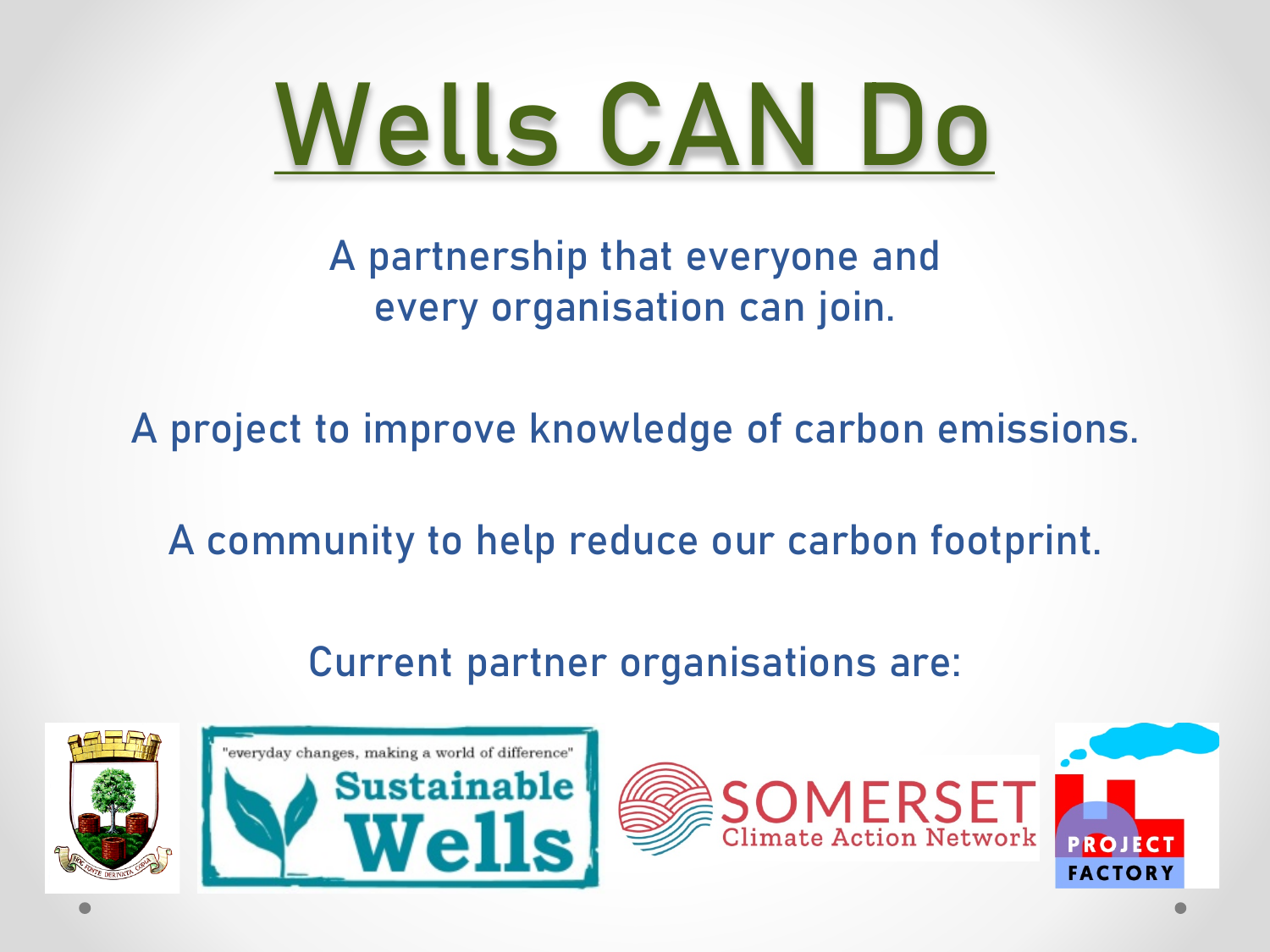#### So, what does the average carbon footprint for a Wells resident look like?

Measured in tonnes per year, the best estimate we have at the moment is:

| <b>Housing</b>    | 2.1   |
|-------------------|-------|
| Transport         | 2.6   |
| Flights           | 1.8   |
| Food              | 2.0   |
| <b>Stuff</b>      | 3.0   |
| <b>Government</b> | 1.0   |
| <b>Total</b>      | 12.5t |

These figures are based on a range of reports, available separately.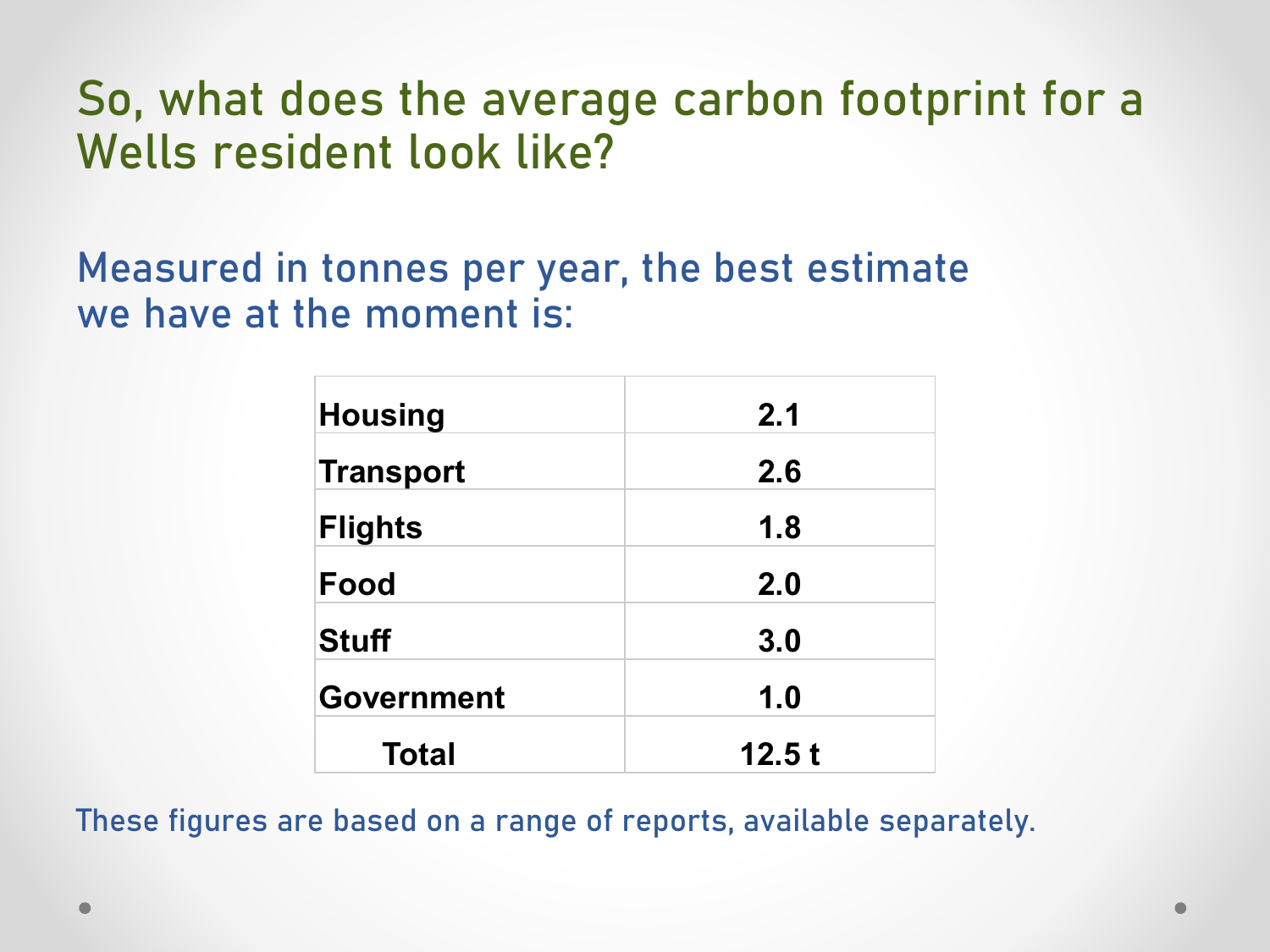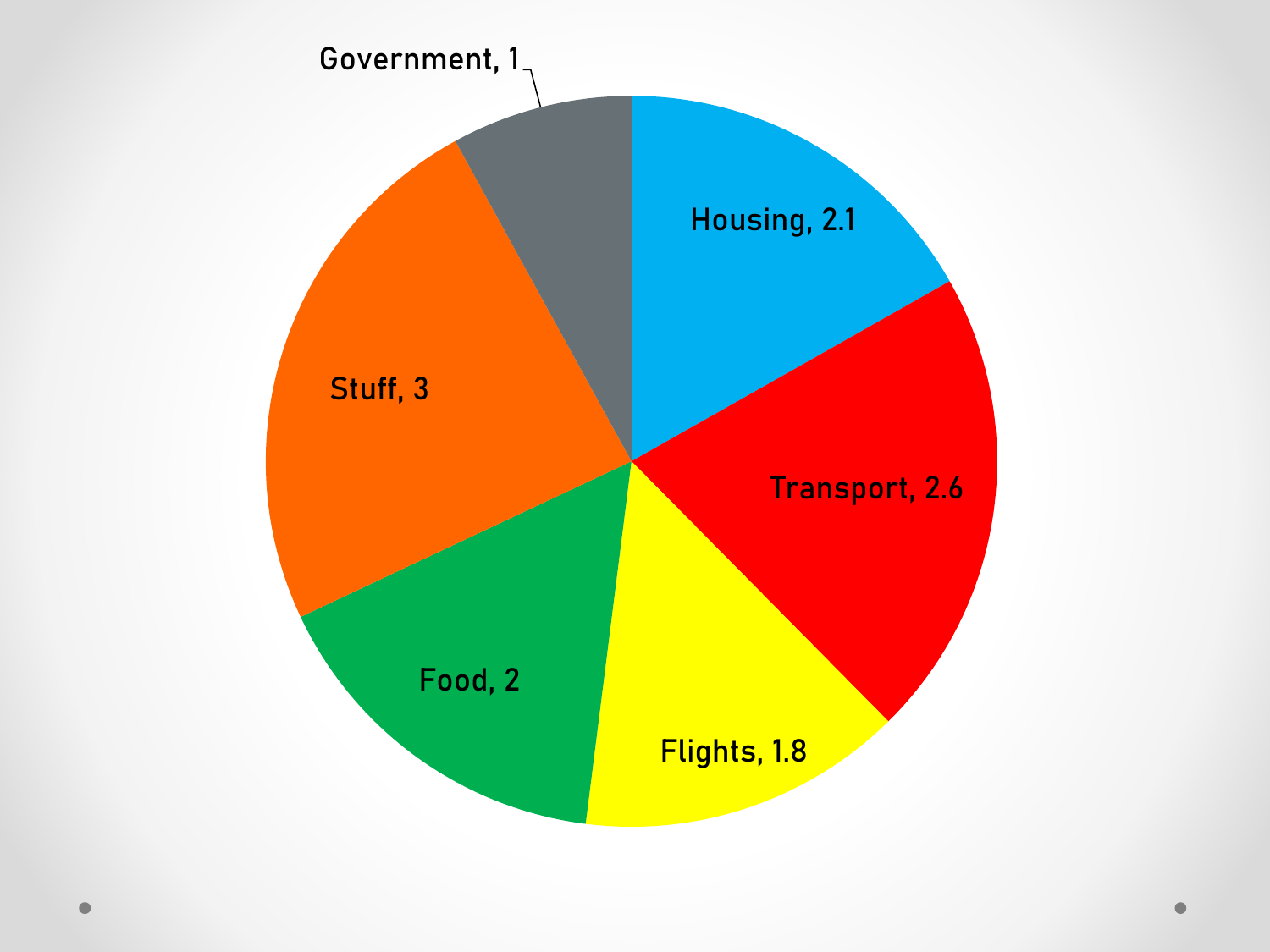As individuals and organisations, there are things we can do differently in each of these areas.

Doing things differently:

- We can support the businesses and organisations innovating to meet the challenge of lower carbon living
- We can encourage others to think about doing things differently

So, let's make a start with the big five.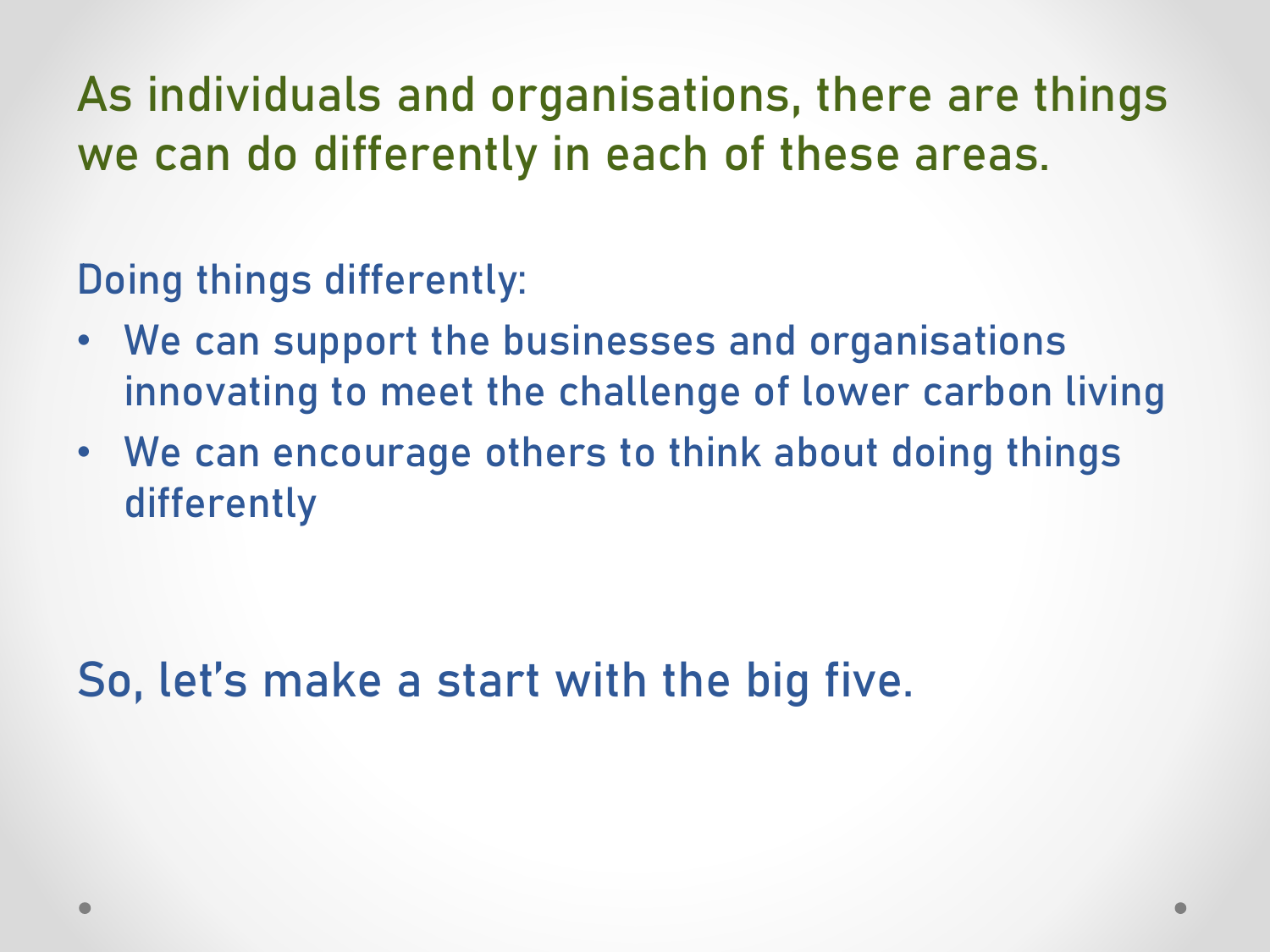### What could we do about housing?

- 1. Insulate your home as much as possible
- 2. If you can afford it invest in solar pv (Starting under £4k)
- 3. Switch to a green energy supplier
- 4. Start using LED light bulbs

5. What else can you suggest?

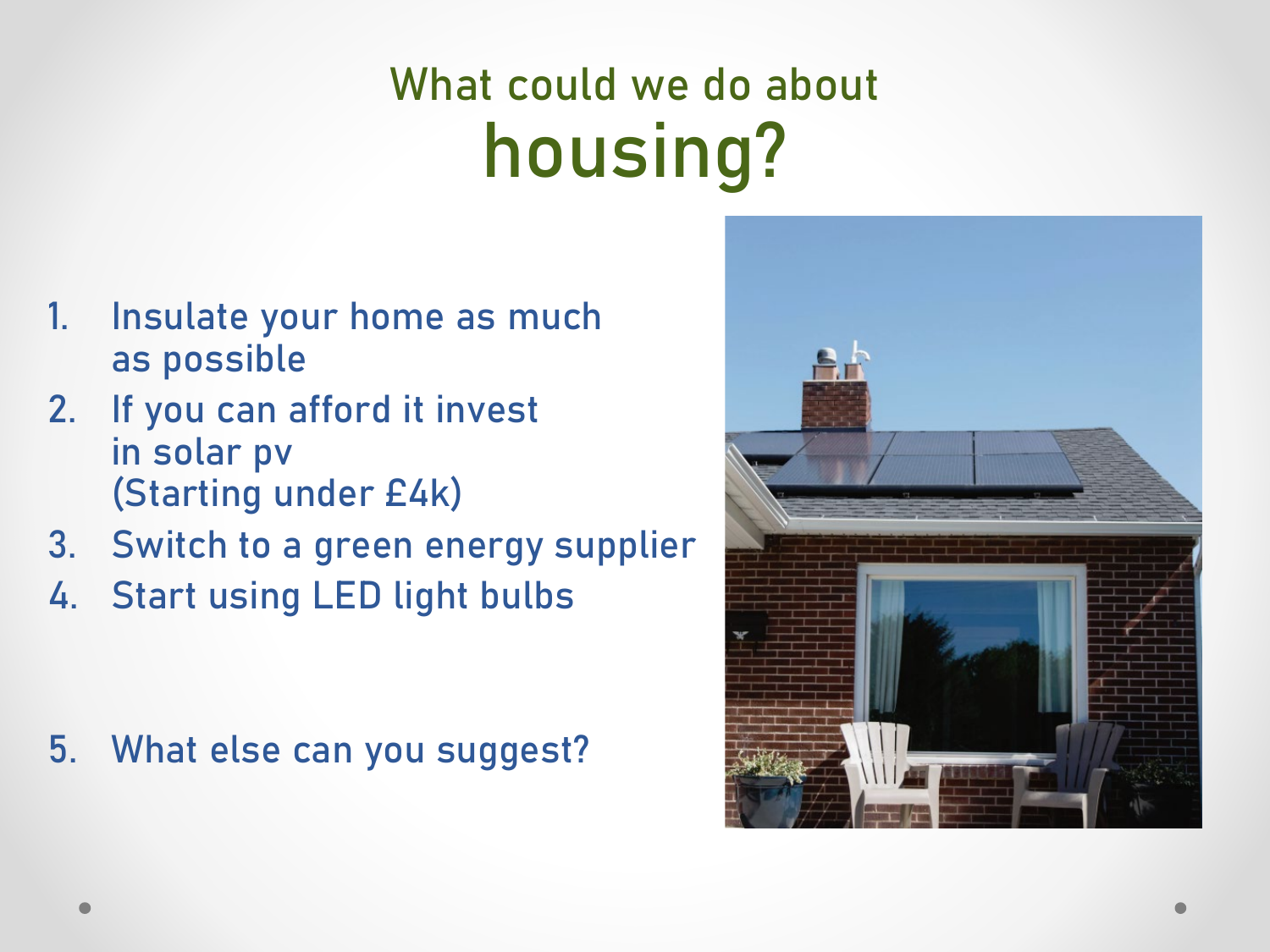#### What could we do about transport?

- 1. Walk or use a bicycle where possible
- 2. Use public transport where possible
- 3. Cut down on commuting where possible
- 4. Car share when you can



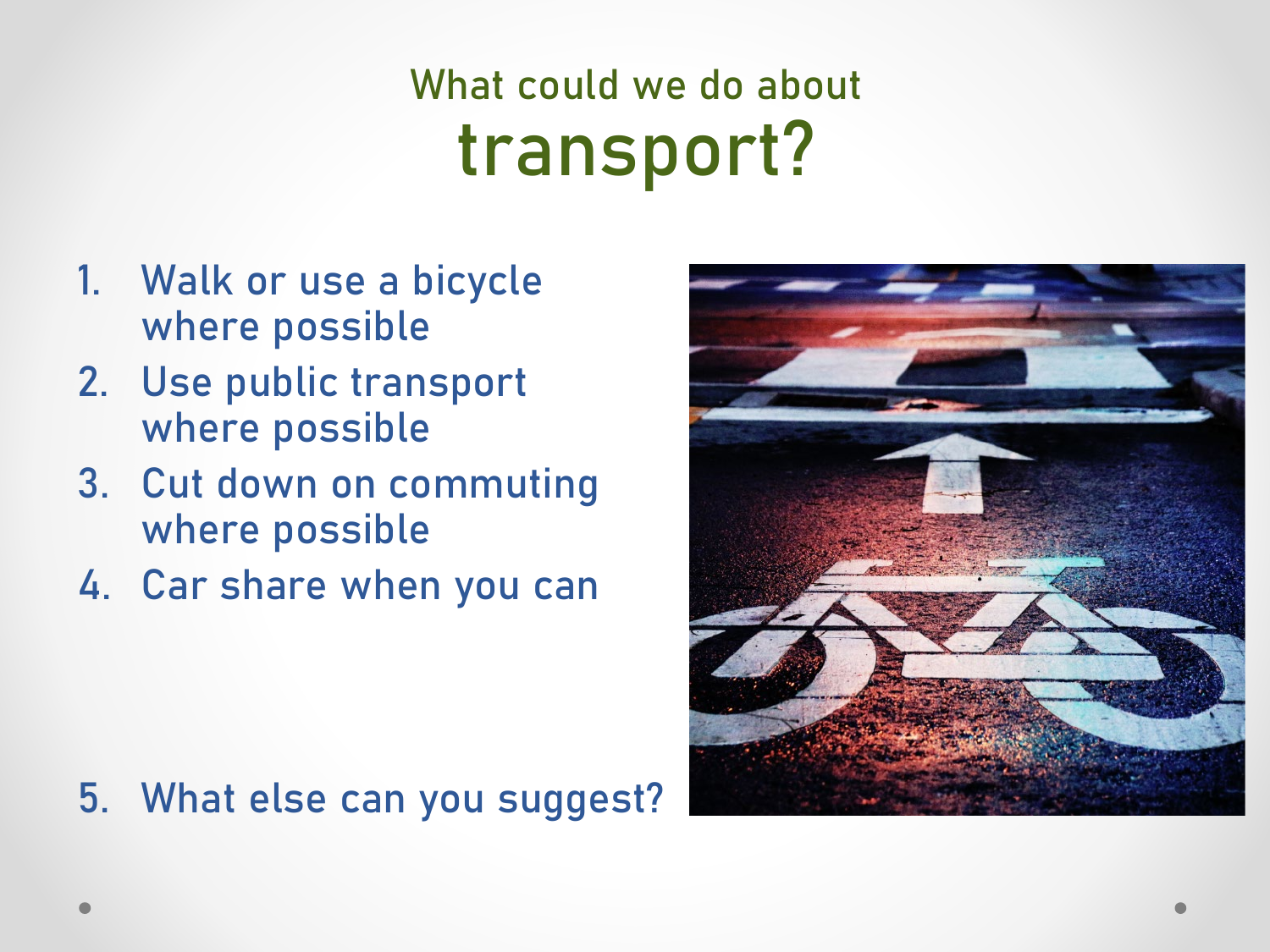## What could we do about flights?

- 1. Holiday in the UK
- 2. Flights for work? Suggest meetings by video
- 3. Reduce the number of flights year on year until you…
- 4. Just stop flying!

5. What else can you suggest?

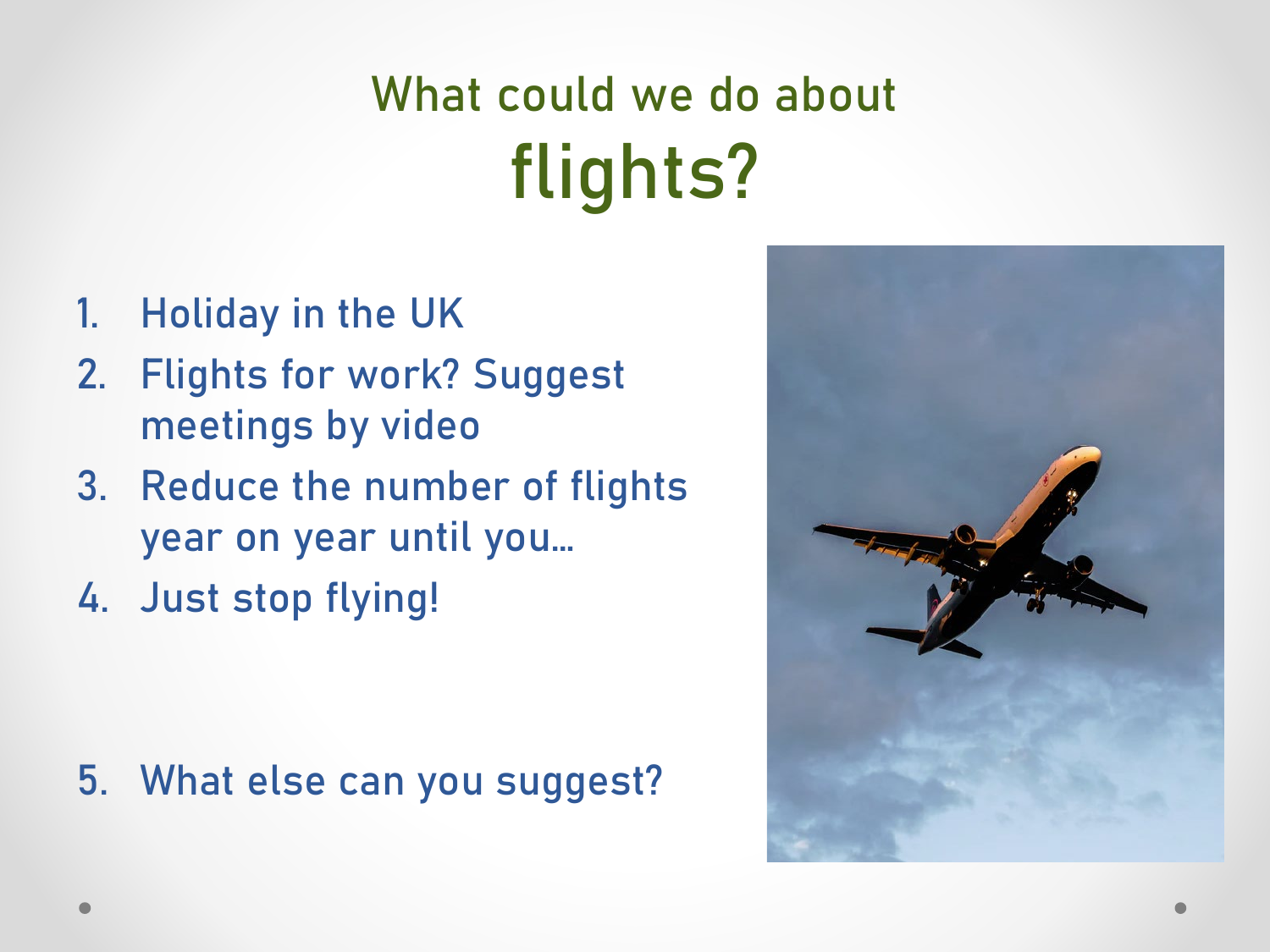# What could we do about food?

- 1. Eat more locally grown food, & try growing your own!
- 2. Eat less meat
- 3. Be creative with scraps to avoid food waste
- 4. Avoid palm oil

5. What else can you suggest?

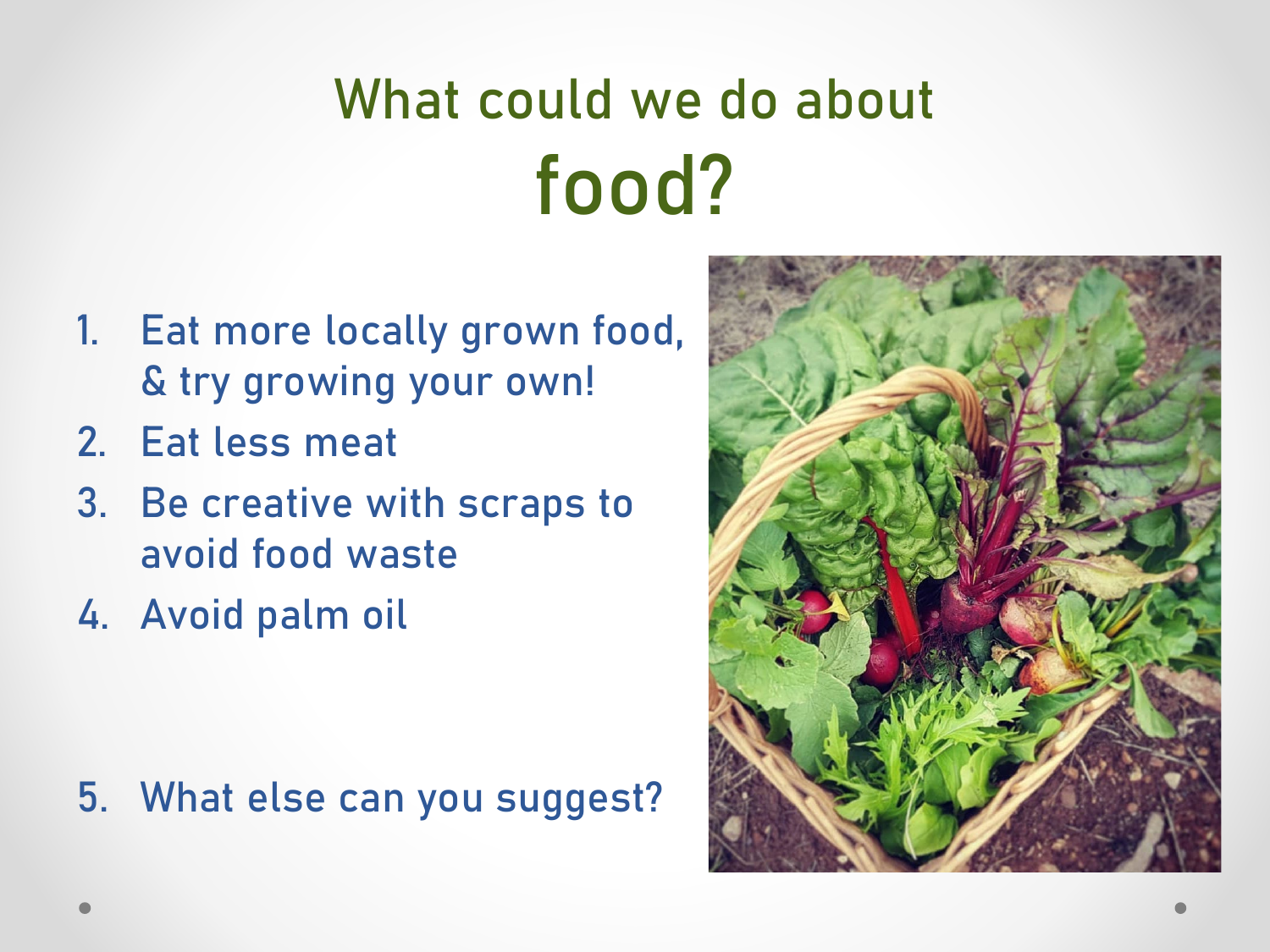## What could we do about stuff?

- 1. Buy less new stuff …. reduce, reuse, repair, recycle, repurpose
- 2. Avoid single use stuff
- 3. Reduce the use of plastic
- 4. Avoid fast fashion
- 5. What else can you suggest?